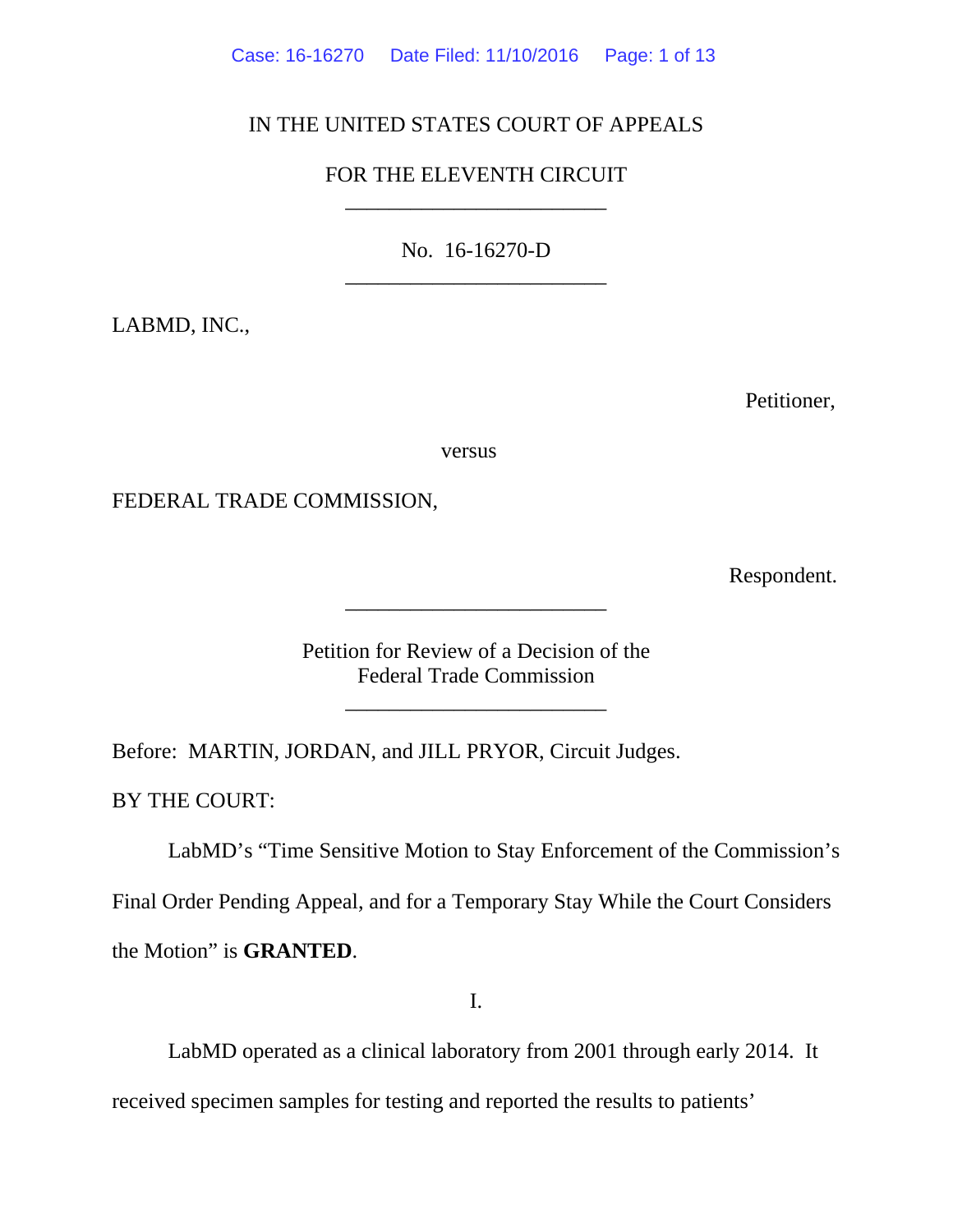physicians. As part of its business, LabMD received sensitive personal information for over 750,000 patients, which included their names, birthdates, addresses, and Social Security numbers, as well as certain medical and insurance information.

 In 2005, LabMD's billing manager downloaded and installed a peer-to-peer file-sharing program called LimeWire on her work computer. She did this so she could download music and video files for her personal use. Unfortunately, LimeWire allows other users to search for and download any file that is available for sharing on a computer connected to the file-sharing program. The billing manager designated her "My Documents" folder on her computer as a folder from which files could be searched and downloaded. At the same time a file designated the "1718 file," which contained 1,718 pages of sensitive personal information for roughly 9,300 patients, including their names, birthdates, and Social Security numbers, was also in the billing manager's "My Documents" folder that was accessible through LimeWire.

 In 2008, Tiversa Holding Company ("Tiversa"), a data security company, notified LabMD that it had a copy of the 1718 file. Tiversa employed forensic analysts to search peer-to-peer networks specifically for files that were likely to contain sensitive personal information in an effort to "monetize" those files through targeted sales of Tiversa'a data security services to companies it was able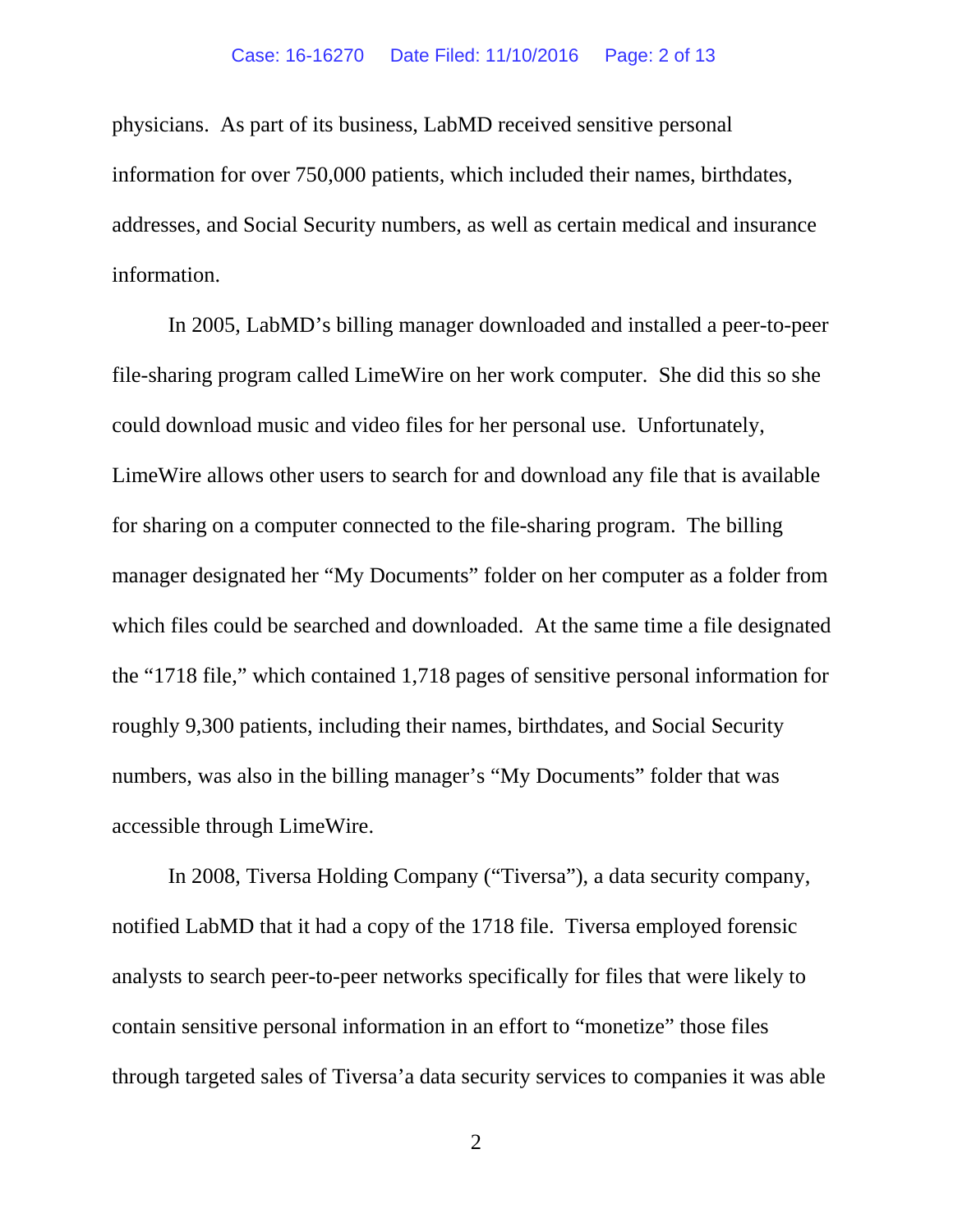to infiltrate. Tiversa tried to get LabMD's business in this way. Tiversa repeatedly asked LabMD to buy its breach detection services, and falsely claimed that copies of the 1718 file were being searched for and downloaded on peer-to-peer networks.

 After LabMD declined to purchase Tiversa's services, Tiversa informed the Federal Trade Commission ("FTC") that LabMD and other companies had been subject to data breaches involving its customers' personal information in 2009. Tiversa's CEO instructed one of his employees to "make sure [LabMD is] at the top of the list" of companies that had suffered a security breach that was given to the FTC. Notably, Tiversa did not include any of its own current or former clients on the list. Tiversa hoped that the FTC would contact the companies on its list of those subject to security breaches, so those companies would feel pressured to purchase Tiversa's services out of fear of an FTC enforcement action.

 As a result of the information provided by Tiversa, the FTC launched an investigation into LabMD's data security practices in 2010. Despite the dissent of at least one commissioner, the FTC relied on the information provided by Tiversa, including the false assertion that at least four different Internet Protocol addresses had downloaded the 1718 file from peer-to-peer networks. The FTC voted to issue a complaint against LabMD in 2013. The FTC alleged that LabMD failed to provide reasonable and appropriate security for its customers' personal information and that this failure caused (or was likely to cause) substantial consumer injury,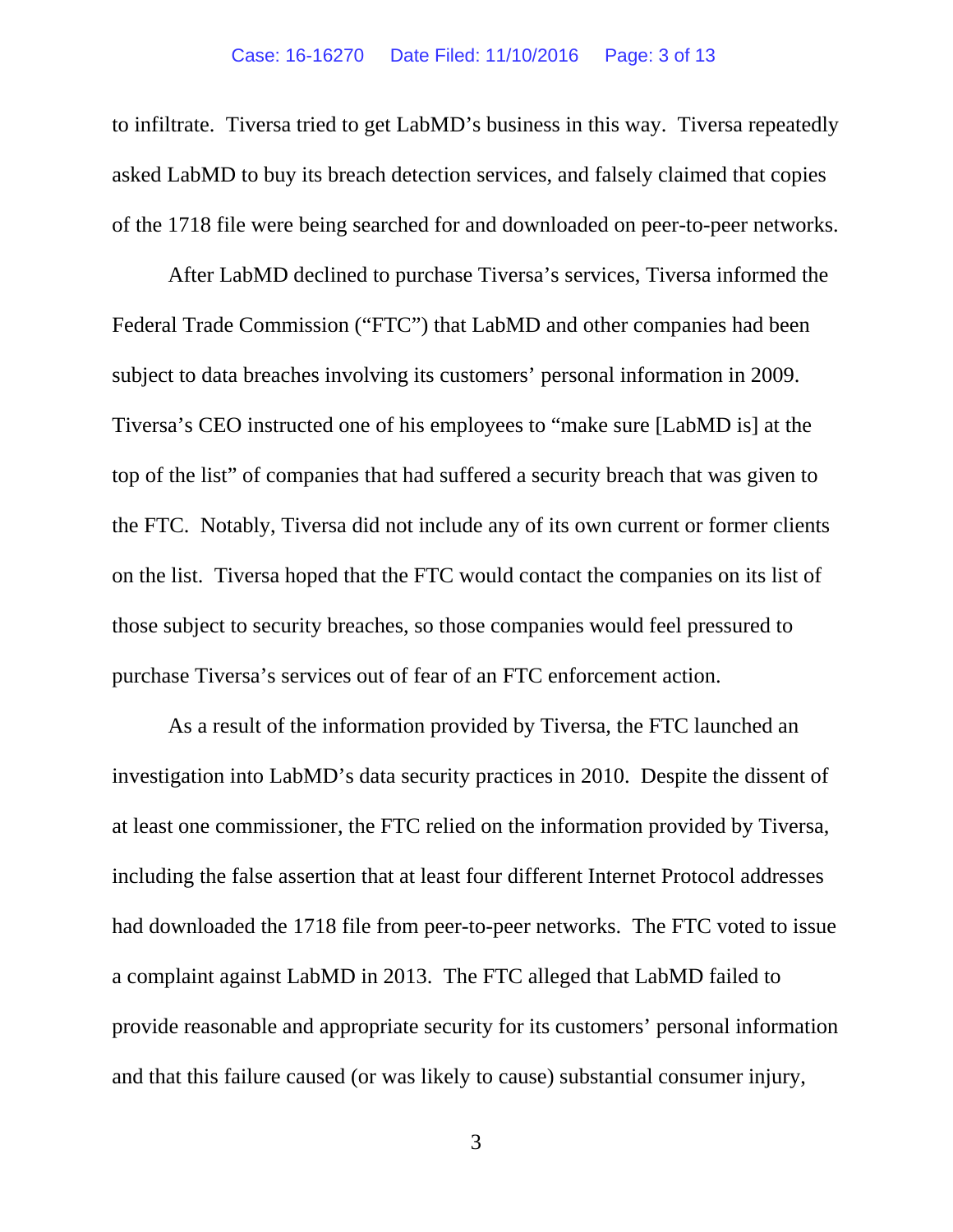constituting an unfair act in violation of the Federal Trade Commission Act, 15 U.S.C. § 45. This complaint resulted in an Administrative Law Judge ("ALJ") holding an evidentiary hearing beginning in May 2014, which concluded in July 2015. After hearing the parties' evidence, the ALJ dismissed the complaint, finding a failure of proof that LabMD's computer data security practices "caused" or were "likely to cause" substantial consumer injury. The ALJ found that because there was no proof anyone other than Tiversa had downloaded the 1718 file, it was unlikely that the information in that file was the source of any harm now or would be in the future. The ALJ also rejected the argument that a hypothetical risk of future harm was a sufficient basis for holding that the breach was likely to cause future harm.

 This ruling was appealed to the FTC. The FTC reversed, holding that the ALJ applied the wrong standard in deciding whether LabMD's data security practices were unreasonable and therefore constituted an unfair act in violation of the FTC Act. The FTC vacated the ALJ's ruling and issued a Final Order requiring LabMD to implement a number of compliance measures, including creating a comprehensive information security program; undergoing professional routine assessments of that program; providing notice to any possible affected individual and health insurance company; and setting up a toll-free hotline for any affected individual to call.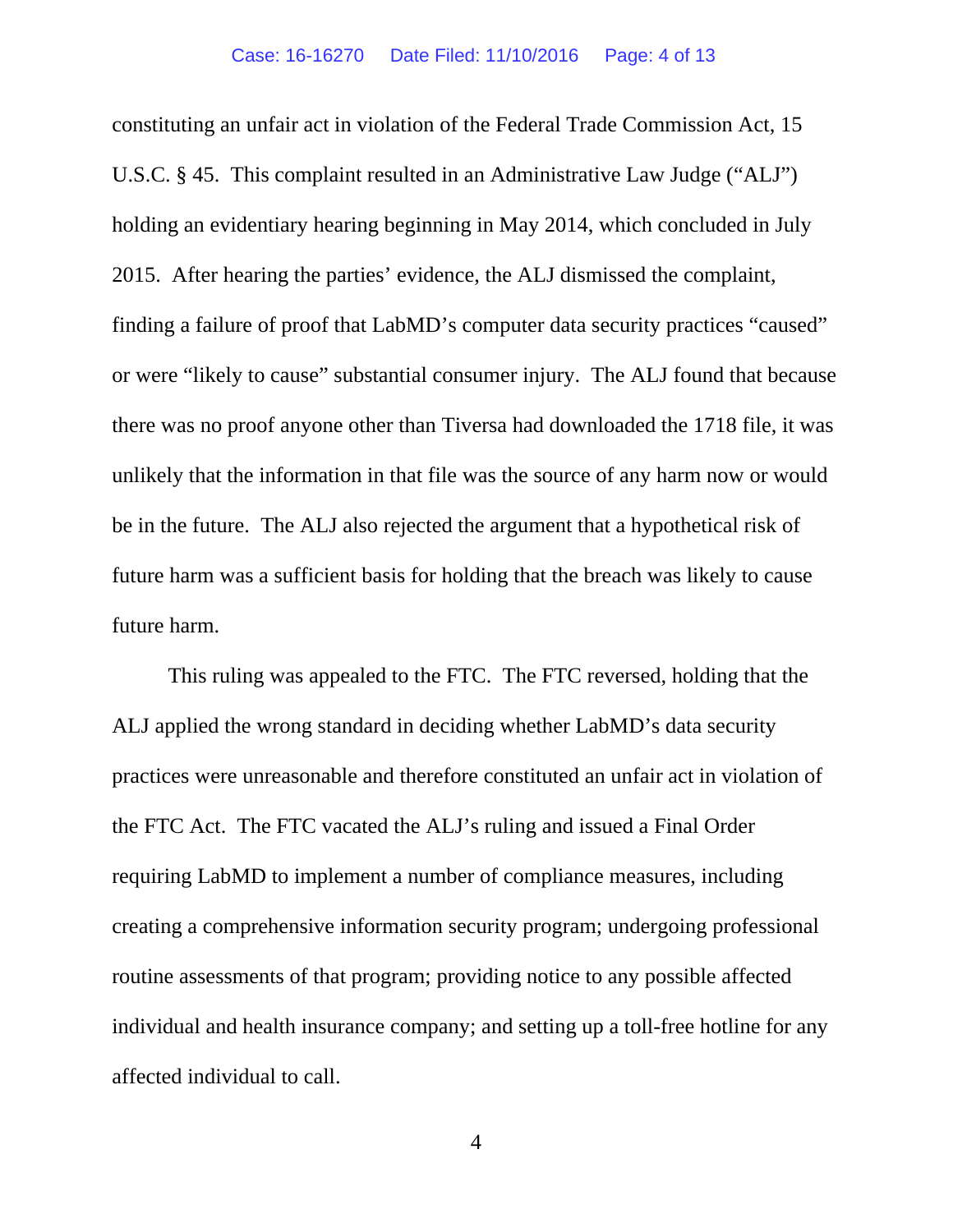LabMD ceased operations in January 2014. LabMD says its business could not bear the costs imposed by the FTC investigation and litigation, so it had to close. LabMD has essentially no assets, no revenue, and does not plan to resume business in the future. It obtained counsel pro bono because it could not afford to pay a lawyer. LabMD now has no employees, and keeps only the records required by law in a secured room, on an unplugged computer that is not connected to the Internet. LabMD has less than \$5,000 cash on hand, and is subject to a \$1 million judgment for terminating its lease early.

# II.

LabMD decided to appeal the FTC's Final Order to this Court, and sought a stay from the FTC pending our review. The FTC denied the stay, and LabMD now asks us to grant the stay.

The "traditional" standard for a stay pending appeal balances four factors: "(1) whether the stay applicant has made a strong showing that he is likely to succeed on the merits; (2) whether the applicant will be irreparably injured absent a stay; (3) whether issuance of the stay will substantially injure the other parties interested in the proceeding; and (4) where the public interest lies." Nken v. Holder, 556 U.S. 418, 425–26, 129 S. Ct. 1749, 1756 (2009) (quotation omitted). "The first two factors  $\dots$  are the most critical." Id. at 434, 129 S. Ct. at 1761. But a motion can still be "granted upon a lesser showing of a substantial case on the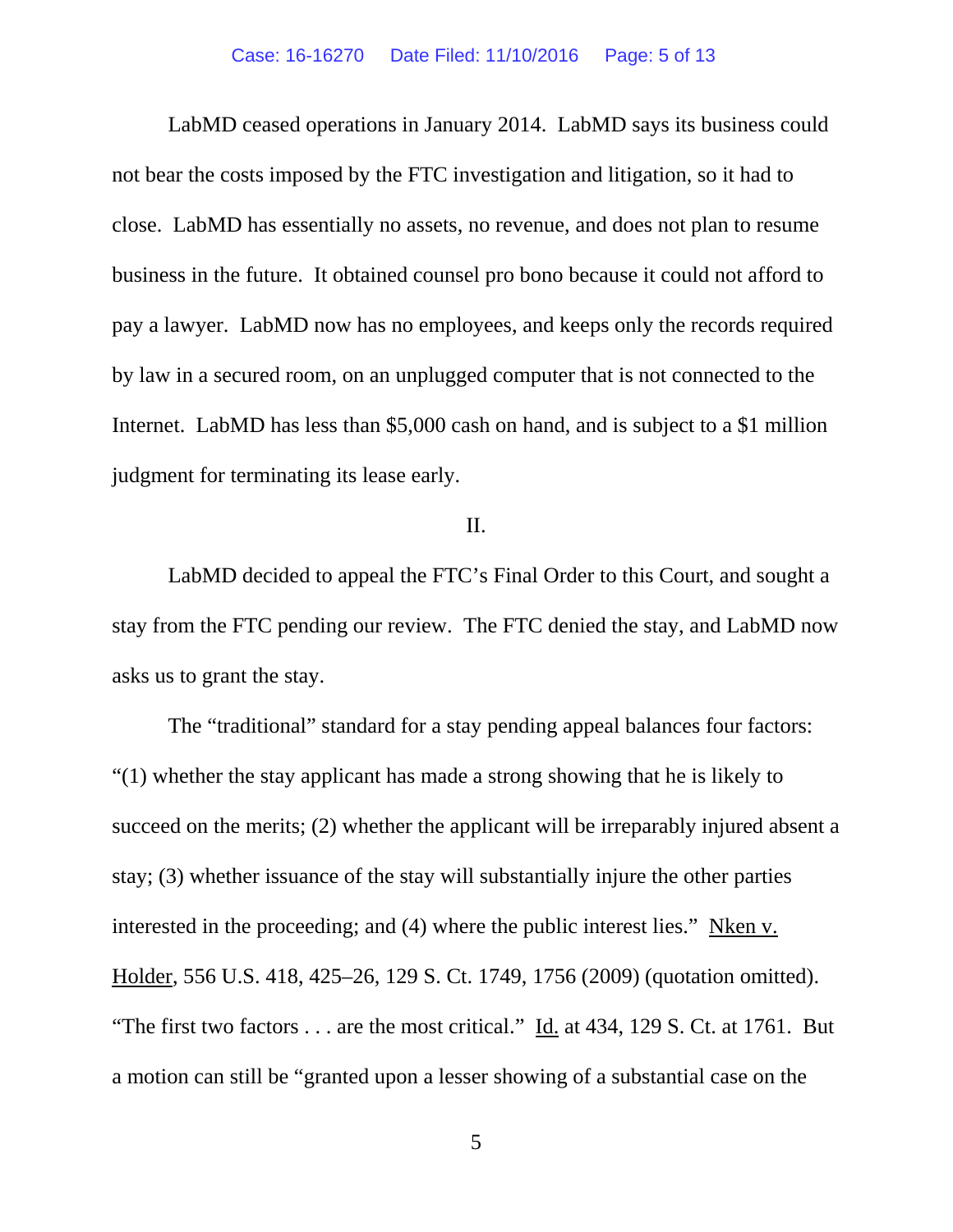merits when the balance of the equities identified in factors 2, 3, and 4 weighs heavily in favor of granting the stay." Garcia-Mir v. Meese, 781 F.2d 1450, 1453 (11th Cir. 1986) (quotation omitted and alteration adopted). We have also "emphasized" that granting a stay that simply maintains the status quo pending appeal "is appropriate when a serious legal question is presented, when little if any harm will befall other interested persons or the public and when denial of the [stay] would inflict irreparable injury on the movant." Ruiz v. Estelle, 650 F.2d 555, 565 (5th Cir. 1981) (per curiam) (quotation omitted).<sup>1</sup> LabMD has made this showing.

### A.

This case turns on whether the FTC's interpretation of § 45(n) is reasonable. The FTC Act declares that "[u]nfair methods of competition . . . and unfair or deceptive acts or practices in or affecting commerce" are unlawful, and authorizes the FTC to prevent any such method of competition or unfair or deceptive act or practice. 15 U.S.C. § 45(a). § 45(n) provides the standard of proof for the FTC, stating that the act or practice is only unfair if it "causes or is likely to cause substantial injury to consumers which is not reasonably avoidable by consumers themselves and not outweighed by countervailing benefits to consumers or to competition." 15 U.S.C. § 45(n) (emphasis added).

<sup>&</sup>lt;u>1</u>  $1$  In Bonner v. City of Prichard, 661 F.2d 1206 (11th Cir. 1981) (en banc), we adopted as binding precedent all decision of the former Fifth Circuit handed down before October 1, 1981. Id. at 1209. Ruiz was issued on June 26, 1981. 650 F.2d at 555.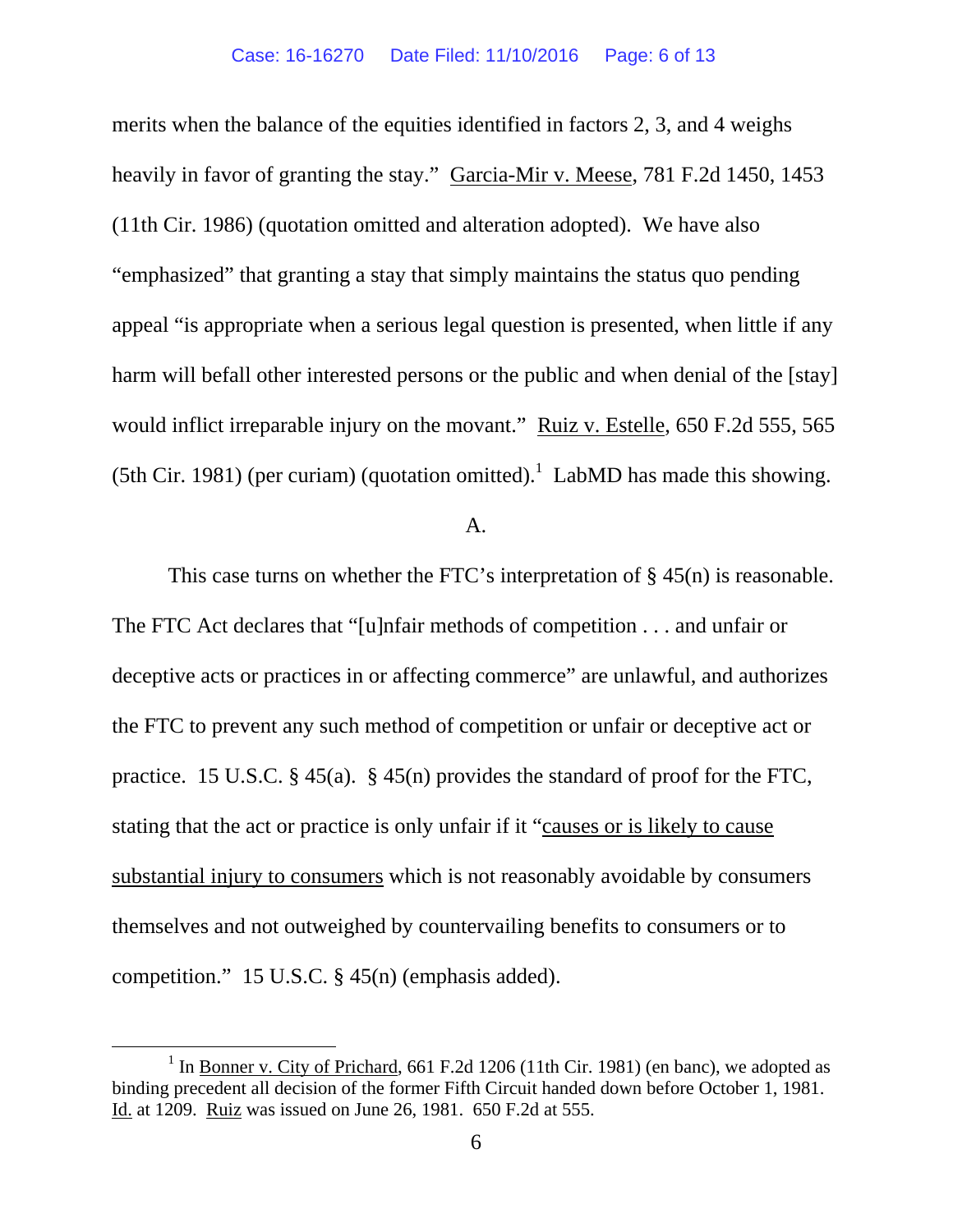LabMD argues that the FTC Order misinterpreted and misapplied the FTC Act because it declared the actions of LabMD's "unfair" without properly assessing whether LabMD caused or was likely to cause substantial injury to consumers. See 15 U.S.C.  $\S$  45(n). The FTC's ruling did not point to any tangible harm to any consumer, because there is no evidence that any consumer suffered a harm such as identity theft or physical harm. Instead, the FTC found actual harm here due to the sole fact of the 1718 file's unauthorized disclosure. The FTC also found that consumers suffered a "privacy harm" that may have affected their reputations or emotions, which therefore constituted a substantial injury. Alternatively, the FTC found that the unauthorized exposure of the 1718 file was likely to cause substantial injury.

We recognize that the FTC's interpretation of  $\S$  45(n) is entitled to Chevron deference, if it is reasonable. See Chevron U.S.A. Inc. v. Nat. Res. Def. Council, 467 U.S. 837, 842–43, 104 S. Ct. 2778, 2781–82 (1984); United States v. Mead Corp., 533 U.S. 218, 226–27, 229, 121 S. Ct. 2164, 2171, 2172 (2001). We also know the Supreme Court has specifically instructed that "Congress intentionally left development of the term 'unfair' to the [FTC]" because of "the many and variable unfair practices which prevail in commerce." Atl. Ref. Co. v. FTC, 381 U.S. 357, 367, 85 S. Ct. 1498, 1505 (1965) (quotation omitted).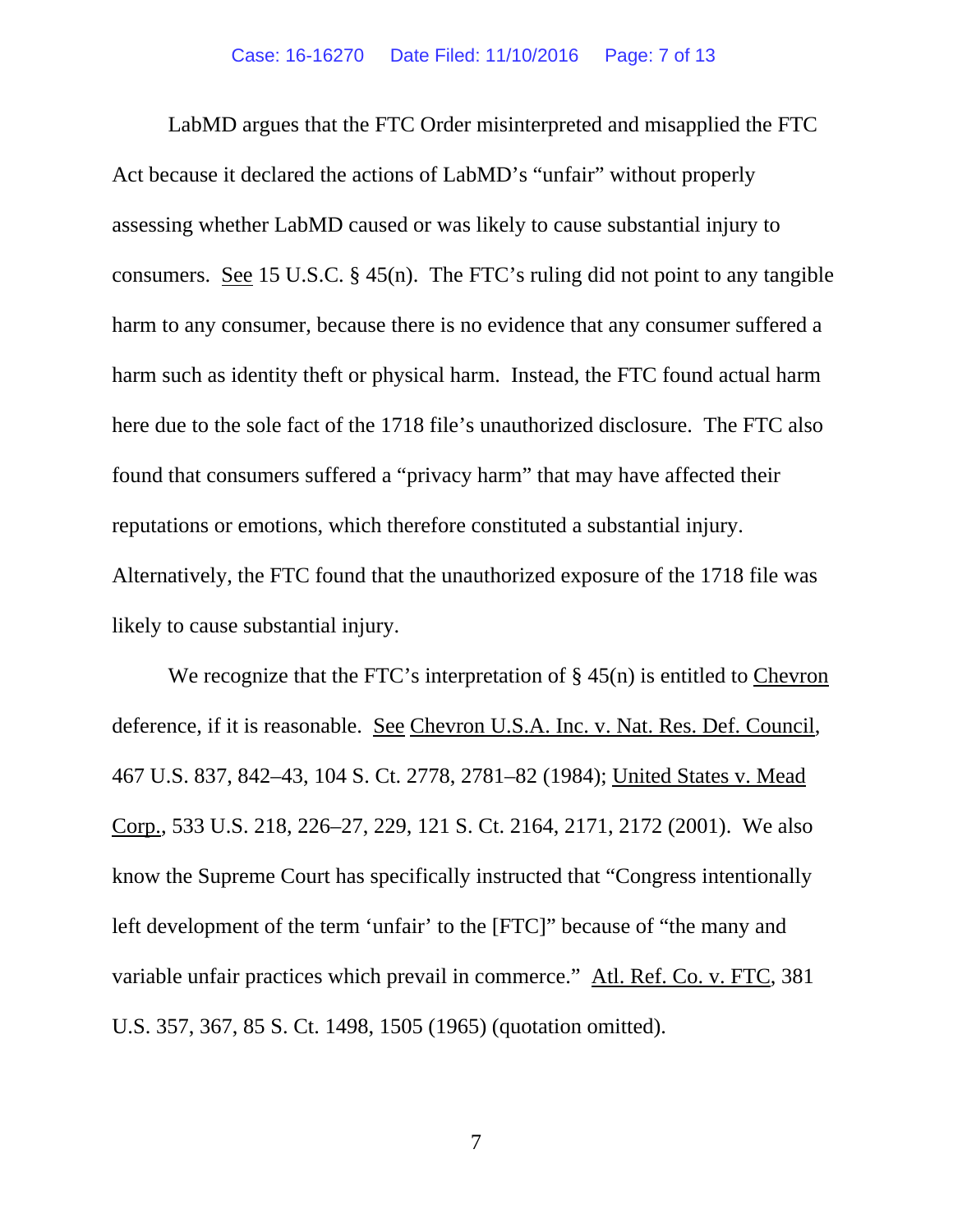### Case: 16-16270 Date Filed: 11/10/2016 Page: 8 of 13

But as LabMD points out, there are compelling reasons why the FTC's interpretation may not be reasonable. In determining whether the FTC's interpretation was reasonable, we look to the plain meaning of the statute. We may use dictionaries, as did the FTC, in discerning the plain meaning, but they are not dispositive. See Yates v. United States, 574 U.S. \_\_\_, 135 S. Ct. 1074, 1081–82 (2015). We may also look to the statutory context and legislative history as well. <u>Id.</u>

First, it is not clear that a reasonable interpretation of  $\S$  45(n) includes intangible harms like those that the FTC found in this case. As the FTC Opinion said, § 45(n) is a codification of the FTC's 1980 Policy Statement on Unfairness. FTC, Policy Statement on Unfairness (Dec. 17, 1980), https://www.ftc.gov/publicstatements/1980/12/ftc-policy-statement-unfairness. That Policy Statement notably provided that the FTC "is not concerned with . . . merely speculative harms," but that "[i]n most cases a substantial injury involves monetary harm" or "[u]nwarranted health and safety risks." Id. "Emotional impact and other more subjective types of harm, on the other hand, will not ordinarily make a practice unfair." Id. The FTC Opinion here also relied upon the legislative history of § 45(n). But the Senate Report that the FTC relied on also says that "[e]motional impact and more subjective types of harm alone are not intended to make an injury unfair." S. Rep. No. 103-130, 1993 WL 322671, at \*13 (1993). Further, LabMD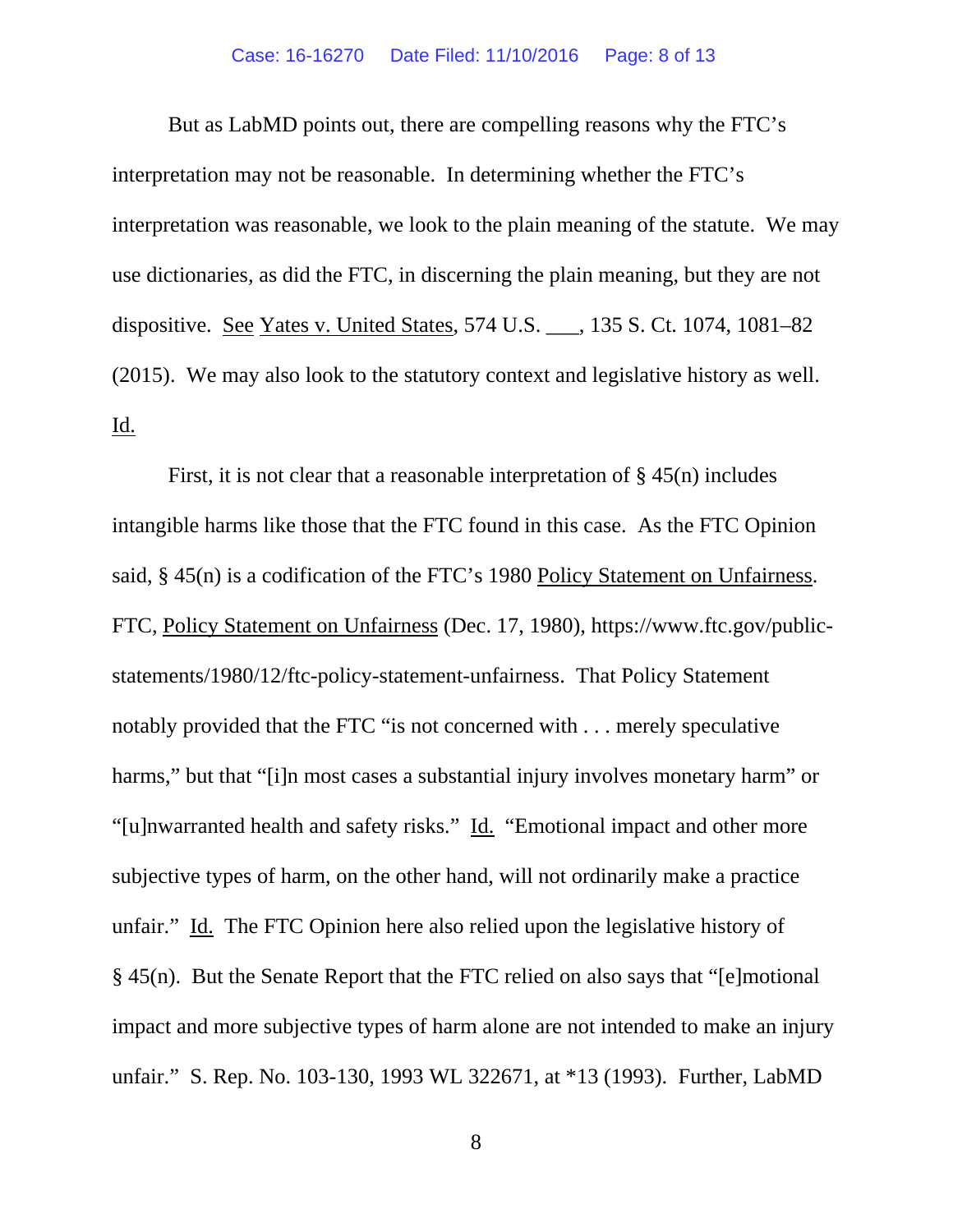points out that what the FTC here found to be harm is "not even 'intangible,'" as a true data breach of personal information to the public might be, "but rather is purely conceptual" because this harm is only speculative. LabMD has thus made a strong showing that the FTC's factual findings and legal interpretations may not be reasonable.

Second, it is not clear that the FTC reasonably interpreted "likely to cause" as that term is used in  $\S$  45(n). The FTC held that "likely to cause" does not mean "probable." Instead, it interpreted "likely to cause" to mean "significant risk," explaining that "a practice may be unfair if the magnitude of the potential injury is large, even if likelihood of the injury occurring is low." The FTC looked to different dictionaries and found different definitions of "likely." It is through this approach that it argues its construction is correct, considering the statute's context as a whole. Even respecting this process, our reading of the same dictionaries leads us to a different result. The FTC looked to dictionary definitions that say "likely" means "probable" or "reasonably expected."<sup>2</sup> Reliance on these dictionaries can reasonably allow the FTC to reject the meaning of "likely" advocated by LabMD, that is, a "high probability of occurring." However, we read

 <sup>2</sup>  $2$  The FTC cited "Dictionary.com," which defined "likely" as "reasonably . . . expected;" Black's Law Dictionary, which defined it as "reasonably expected;" Merriam-Webster, which defined it as "having a high probability of occurring or being true;" and Collins English Dictionary, which defined it as "probable." The FTC Opinion emphasized that Collins also defined it as "tending [to] or inclined," but we do not see how that phrase is not also a synonym for "reasonably expected."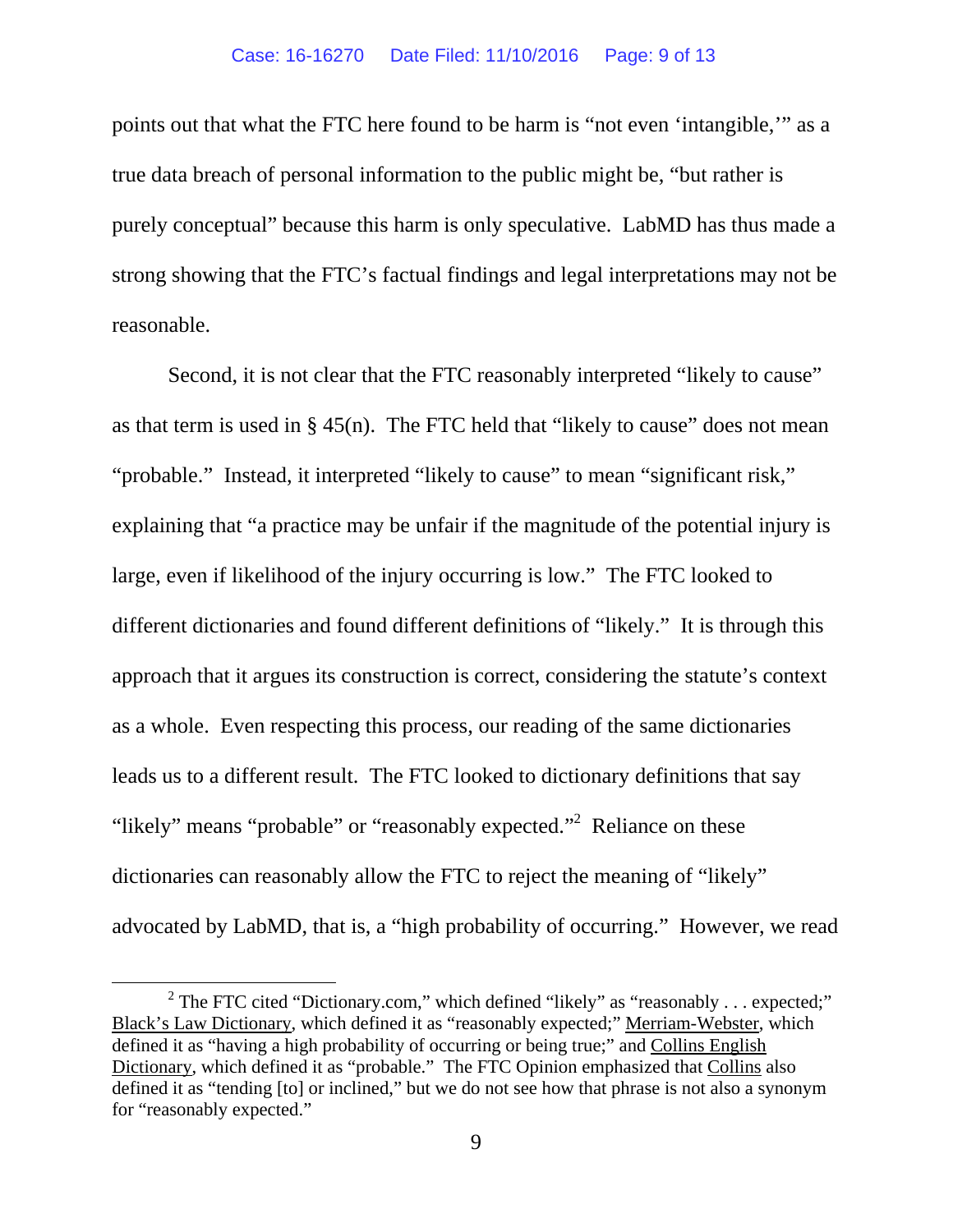both "probable" and "reasonably expected," to require a higher threshold than that set by the FTC. In other words, we do not read the word "likely" to include something that has a low likelihood. We do not believe an interpretation that does this is reasonable.

 LabMD raises many other arguments in support of its case that the FTC misinterpreted and misapplied § 45(n) here. Because the statutory interpretation questions we've pointed out thus far are sufficient for LabMD to make a substantial case on the merits and present a serious legal question, we need not address LabMD's other claims now.

## B.

The costs of complying with the FTC's Order would cause LabMD irreparable harm in light of its current financial situation. The FTC Order requires LabMD to implement a number of compliance measures including creating a comprehensive information security program; undergoing routine professional assessments of that program; providing notice to any possible affected individual and health insurance company; and setting up a toll-free hotline for any affected person to call. The costs associated with these measures are hotly debated by the parties. LabMD says the costs will exceed \$250,000. The FTC does not offer its own estimate, but disputes the \$250,000 figure. Regardless, it is clear that the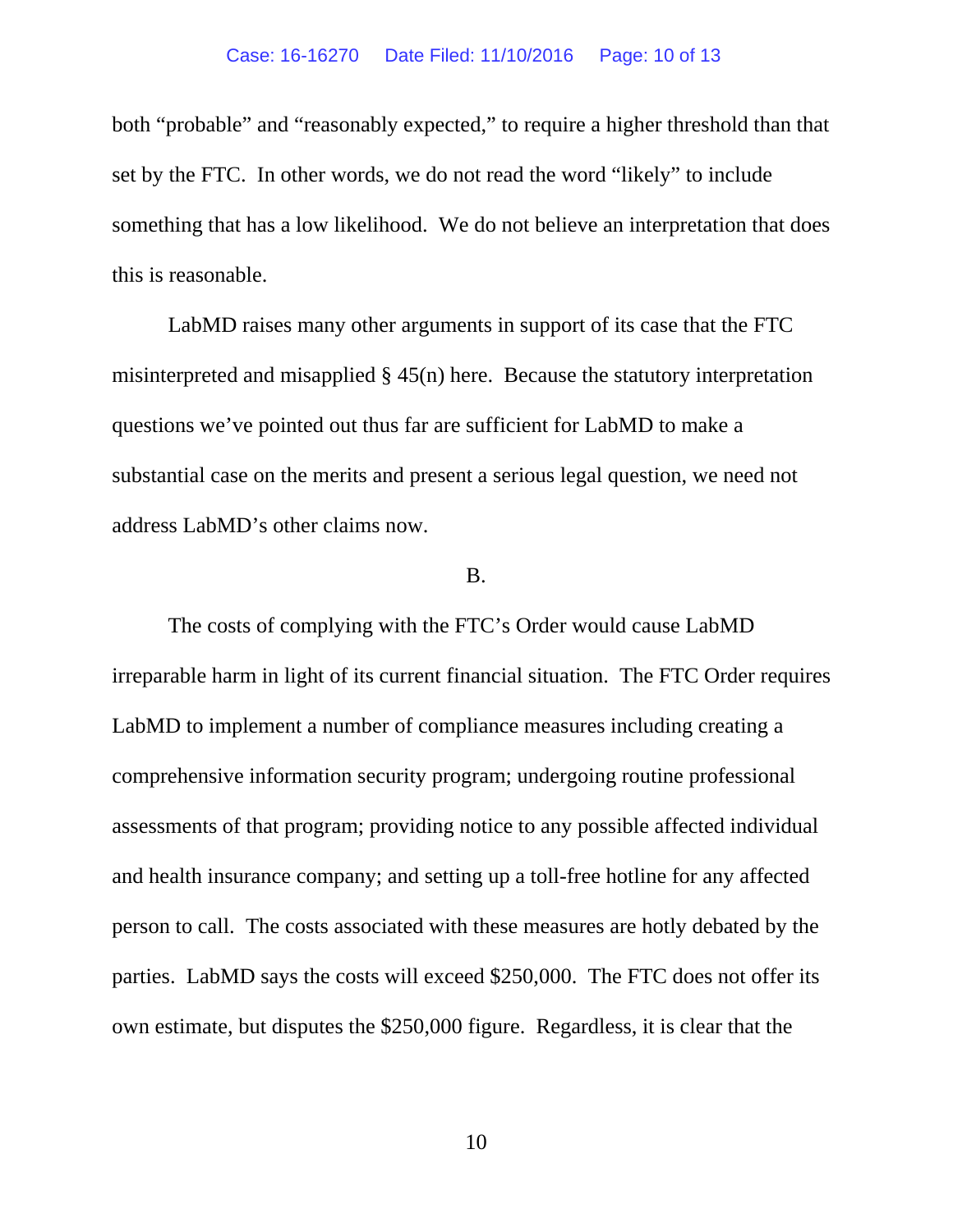#### Case: 16-16270 Date Filed: 11/10/2016 Page: 11 of 13

postage for the notice requirements alone would be more than \$4,000. Certainly the costs of all the other measures would add to that amount.

LabMD is no longer an operational business. It has no personnel and no revenue. It now has less than \$5,000 cash on hand. It reported a loss of \$310,243 last fiscal year, and has a pending \$1 million judgment against it on account of its early termination of its lease. LabMD cannot even afford legal representation, and is relying on pro bono services for this appeal.

Ordinary compliance costs are typically insufficient to render harm irreparable. See, e.g., Freedom Holdings, Inc. v. Spitzer, 408 F.3d 112, 115 (2d Cir. 2005). But given LabMD's bleak outlook, the costs of compliance pending appeal would constitute an irreparable harm. See id.; Texas v. United States EPA, 829 F.3d 405, 433–34 (5th Cir. 2016). This is especially so because if LabMD is ultimately successful on appeal, the costs would not be recoverable in light of the FTC's sovereign immunity. See Odebrecht Constr., Inc. v. Sec'y, Fla. Dep't of Transp., 715 F.3d 1268, 1289 (11th Cir. 2013) ("In the context of preliminary injunctions, . . . the inability to recover monetary damages because of sovereign immunity renders the harm suffered irreparable."). Therefore, this factor favors granting LabMD's requested stay.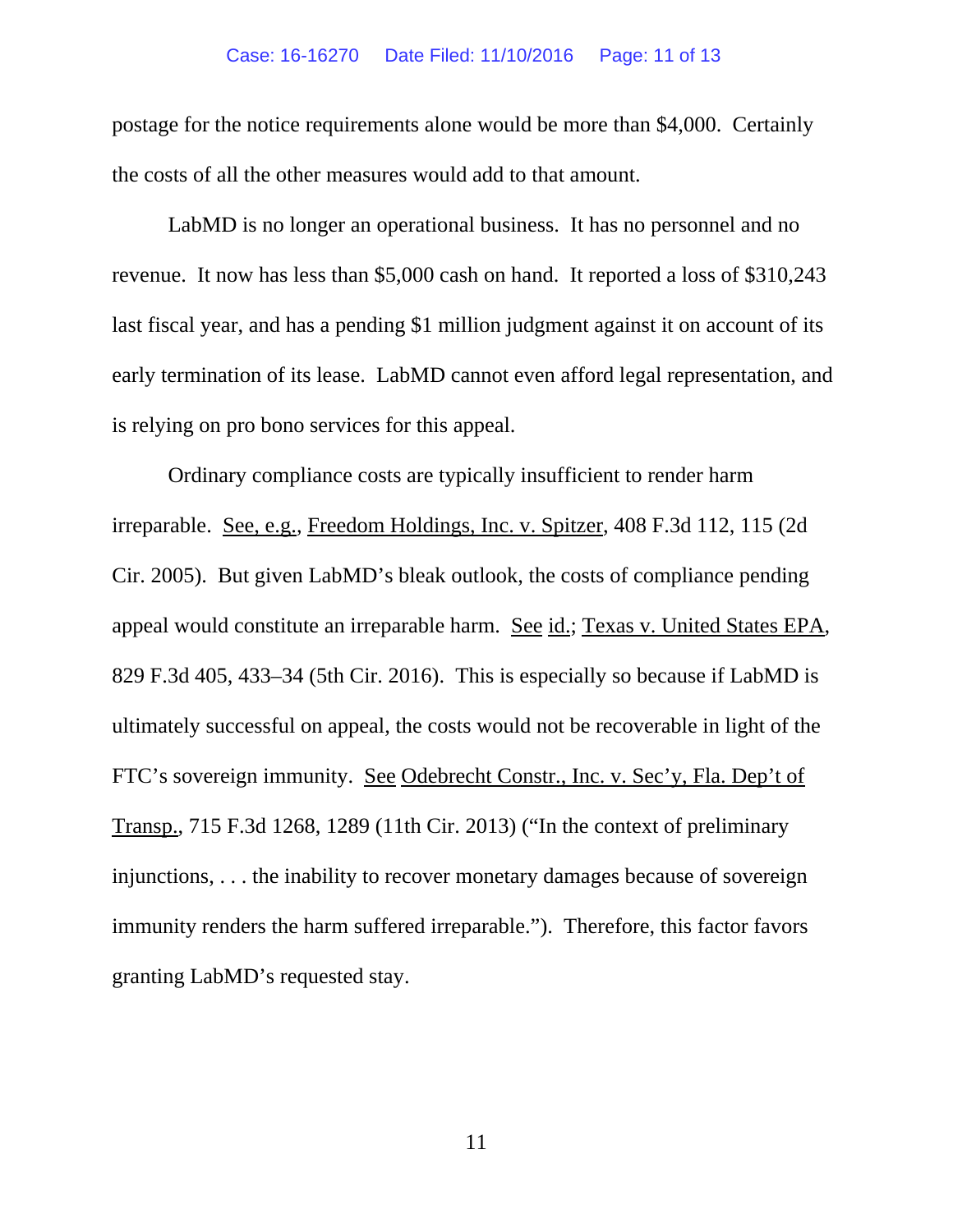C.

 There would be no injury to other parties, much less a substantial injury, as a result of this stay. There is no current risk of a breach of LabMD's data records. It is not now an operational business, and it has no plans to resume. The only records containing sensitive personal information that LabMD currently possesses are those it is required by law to keep. LabMD maintains this information on a computer in a locked, secure room, unplugged, and not connected to the Internet. When LabMD is called upon to send a copy of a record to a former client, it plugs in the computer (without connecting to the Internet), prints a hard copy, unplugs the computer, and mails or faxes that hard copy to the client. Thus, there is no current risk of breach.

For those patients whose personal information was in the 1718 file, there is no evidence of a current risk to them. Specifically, there is no evidence that any consumer ever suffered any tangible harm, or that anyone other than Tiversa, LabMD, or the FTC has seen the 1718 file.<sup>3</sup> Although the FTC's Order denying LabMD's stay application says there remains a potential risk of harm to consumers whose information was in this file, we think it improbable that a party downloaded this information now years ago, has not used it for several years, but may yet use it

 $\frac{1}{3}$  $3$  Tiversa also provided a copy of this file to a Dartmouth professor for research purposes, but this fact is irrelevant to our analysis.